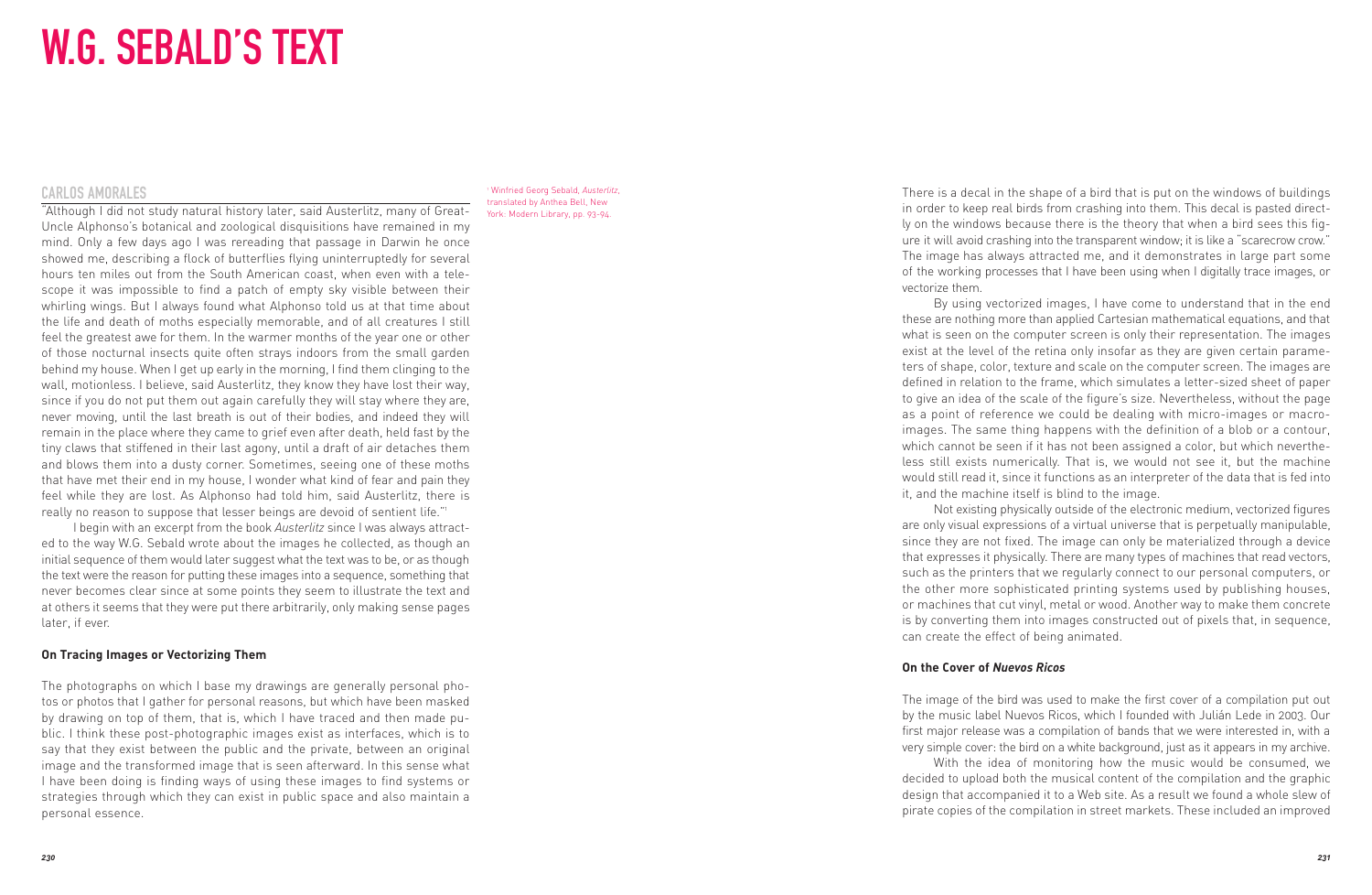version of the original design: since the image accompanying the CD was so dull and senseless, when the producer of the pirated copies appropriated it, he changed certain details to make it more attractive and more marketable, such as giving it a red background and including the name of the label on the cover. In particular I really like a list on the back cover which shows how only two of the eight bands we included became successful: the pirate "graphic designers" limited themselves to printing the bigger names of Titán and María Daniela. But still, they had the courtesy of putting quotation marks in the place of the other bands names, so as not to leave them out completely.

This helped us a lot because it gave a public life to the project, and thanks to the pirated copies more people began to know the music. The compilation's popularity managed to get the attention of EMI Music, the major label that owns the Beatles' catalog, for example. EMI invited us to do an official edition of the com pilation, and I realized that we had an ideal opportunity to use the pirate copies we had found on the street and make them official.

It was very exciting to see how the pirated image suddenly ended up in the department store Sanborns and the commercial music store Mix Up. Awhile later, we learned that the pirates who had made the first copy of the disc had been shocked to see their image in official stores. In addition to revenge, this, for me, meant a sort of voyage of the image through different markets, through things and spaces, both prohibited and official. The image traveled so widely that eventually we found pirated copies of the EMI disc, which now bore anti-piracy and copyright warnings.

Something similar happened with the "Nuevos Ricos Franchise." The idea was to do an installation that would function as art in a gallery, but that could be sold like a franchise outside the art world, so as to sell our products. Some artists in Columbia made a pirate version of this franchise of ours. Even though I never saw it in person, and only know it from photos that came to us, I realized that with this copy something was happening on another level, beyond a copying of graphic designs or music: it was a copy of a social situation.

Looking at a fan's photo from a Nuevos Ricos concert, I like to imagine that if Britney Spears had been on stage instead of a band from our label, this picture would have been believable, since what we see is essentially a major concert, with fans, fences, security, bottles.

The real fan of Nuevos Ricos is a kid who made up his own Nuevo Rico look. Appropriating the logo of the label on a T-shirt he made himself, he wore a particular kind of bowler hat and suit jacket, using only genuine Nuevos Ricos buttons. I like how this kid appropriated the thing, reinventing it and taking it much further with his own imagination. We always used to see him at the concerts, until one day he disappeared. I imagine that these days he is following some other musical trend, or maybe he is part of the cast of a remake of *A Clockwork Orange.*

#### **On the Liquid Archive**

In the archive with which I work there are sequences or repetitions that have been made and used for animations.

In an attempt to popularize the archive, we made an installation that is a sort of forest of furniture to sell postcards so that some of them could end up being either a bookmark or stuck with a magnet to a refrigerator in someone's house, or so someone could send them to a friend and maybe, after a few years, we could see how the images had been scattered throughout the world and perhaps rediscover them as repetitions, or they would re-appear in transfigured form in some other place, with different intentions.

At present the archive has around three-thousand images, including everything from typefaces, world maps and abstractions to silhouettes of people and animals, hybrids, fragments, tools and tautologies.

## **On the Image of the Moth**

The archive also includes the image of a moth, which brings us to another story about how the images from this archive have traveled. The moth was included in my archive because of an image that occurred to me in a very personal situation, when I traveled with my family to northern Mexico to visit my maternal grandmother. I was going there to say good-bye to her because she was very ill. We stayed with her for a couple weeks. One sleepless night while I was there in her house—one of those nights when you're on tenterhooks, imagining and thinking things—there came to me the image of a space with domes covered with moths, a place completely infested with them. It was a very powerful image for me, so when I returned to my studio in Mexico City I was very eager to materialize it. What we did in the studio was to come up with a combination of folds and adhesions, making a kind of fake origami. By means of a flat cut, a pair of folds here and there and a drop of glue, we made the moths out of photo album paper and we slowly began covering the studio with them, beginning with the kitchen. We covered it from one end to the other and as the infestation advanced we had to make room in the studio out and gradually pack everything into the last room, where we kept our materials and our tools, and where we ended up working within the infested house, or rather within the infested studio.

Our neighbors were really worried! Because this also coincided with an infestation of cockroaches on the floor below us, in the apartment of some